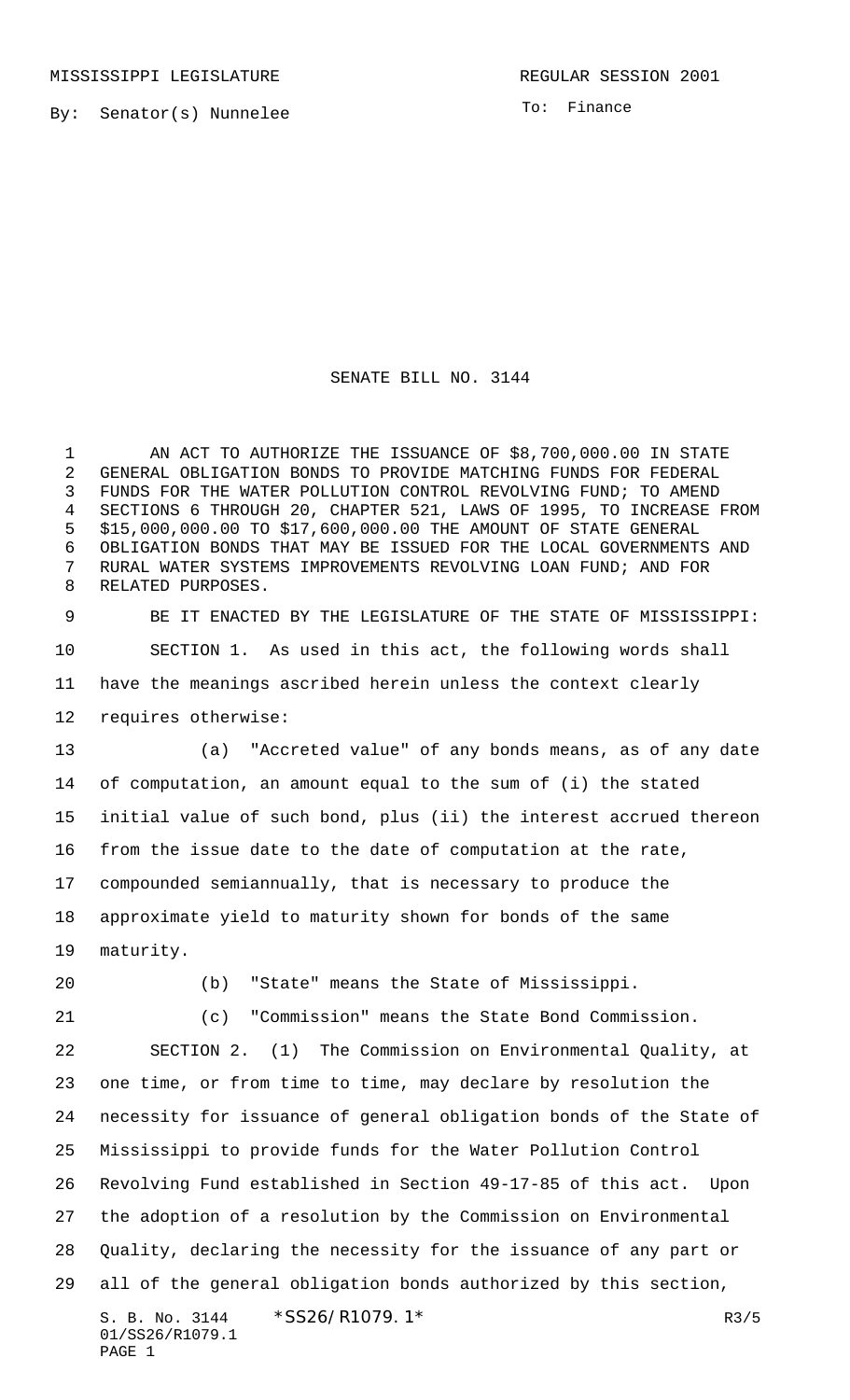the Commission on Environmental Quality shall deliver a certified copy of its resolution or resolutions to the commission. Upon receipt of such resolution, the commission, in its discretion, may act as the issuing agent, prescribe the form of the bonds, advertise for and accept bids, issue and sell the bonds so authorized to be sold and do any and all other things necessary and advisable in connection with the issuance and sale of such bonds. The total amount of bonds issued under this act shall not exceed Eight Million Seven Hundred Thousand Dollars (\$8,700,000.00).

 (2) The proceeds of bonds issued pursuant to this act shall be deposited into the Water Pollution Control Revolving Fund created pursuant to Section 49-17-85.

 SECTION 3. The principal of and interest on the bonds authorized under this act shall be payable in the manner provided in this section. Such bonds shall bear such date or dates, be in such denomination or denominations, bear interest at such rate or rates (not to exceed the limits set forth in Section 75-17-101, Mississippi Code of 1972), be payable at such place or places within or without the State of Mississippi, shall mature absolutely at such time or times not to exceed twenty-five (25) years from date of issue, be redeemable before maturity at such time or times and upon such terms, with or without premium, shall bear such registration privileges, and shall be substantially in such form, all as shall be determined by resolution of the commission.

S. B. No. 3144 \*SS26/R1079.1\* 01/SS26/R1079.1 PAGE 2 SECTION 4. The bonds authorized by this act shall be signed by the chairman of the commission, or by his facsimile signature, and the official seal of the commission shall be affixed thereto, attested by the secretary of the commission. The interest coupons, if any, to be attached to such bonds may be executed by the facsimile signatures of such officers. Whenever any such bonds shall have been signed by the officials designated to sign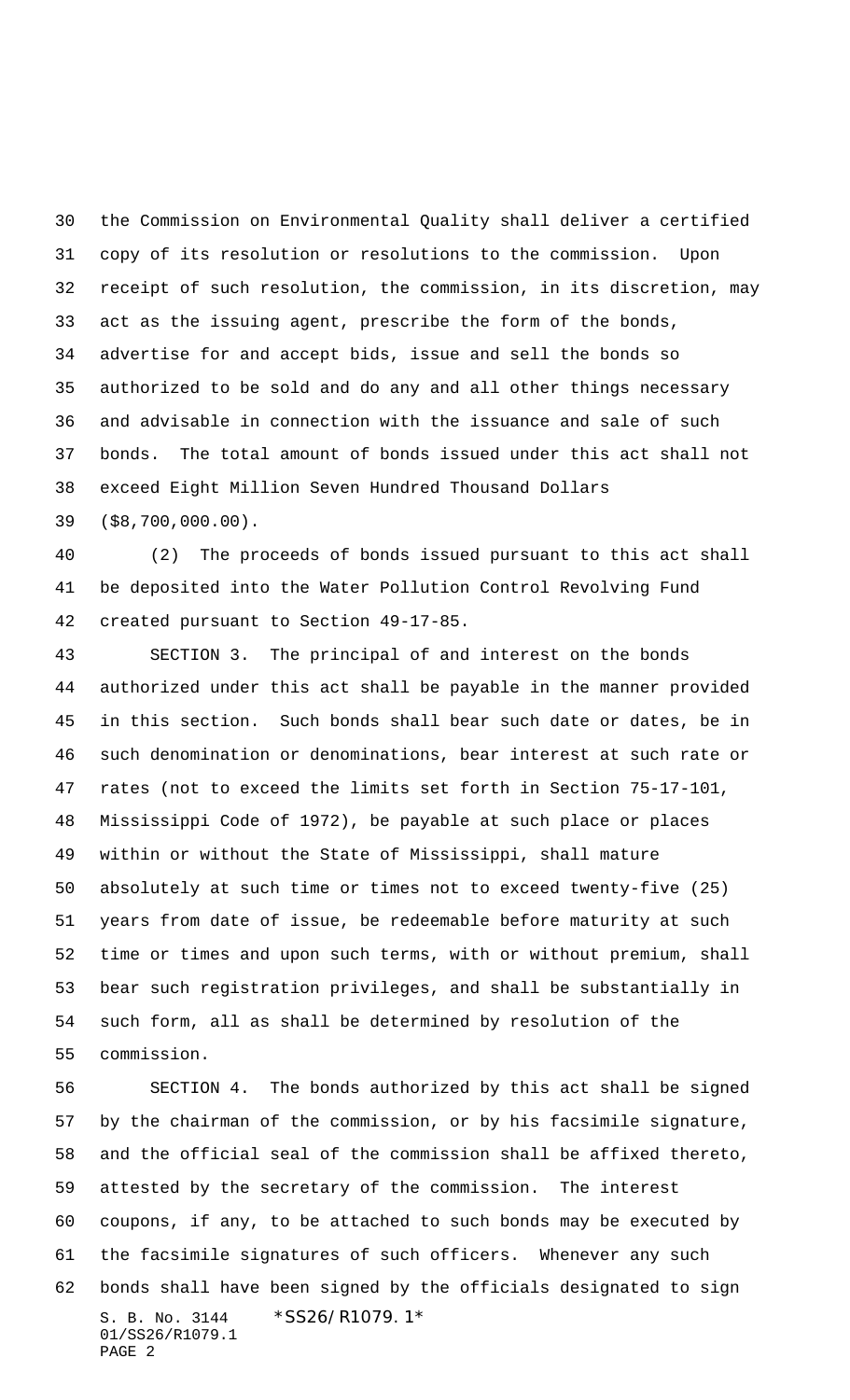the bonds who were in office at the time of such signing but who may have ceased to be such officers before the sale and delivery of such bonds, or who may not have been in office on the date such bonds may bear, the signatures of such officers upon such bonds and coupons shall nevertheless be valid and sufficient for all purposes and have the same effect as if the person so officially signing such bonds had remained in office until their delivery to the purchaser, or had been in office on the date such bonds may bear. However, notwithstanding anything herein to the contrary, such bonds may be issued as provided in the Registered Bond Act of the State of Mississippi.

 SECTION 5. All bonds and interest coupons issued under the provisions of this act have all the qualities and incidents of negotiable instruments under the provisions of the Uniform Commercial Code, and in exercising the powers granted by this act, the commission shall not be required to and need not comply with the provisions of the Uniform Commercial Code.

 SECTION 6. The commission shall act as the issuing agent for the bonds authorized under this act, prescribe the form of the bonds, advertise for and accept bids, issue and sell the bonds so authorized to be sold, pay all fees and costs incurred in such issuance and sale, and do any and all other things necessary and advisable in connection with the issuance and sale of such bonds. The commission is authorized and empowered to pay the costs that are incident to the sale, issuance and delivery of the bonds authorized under this act from the proceeds derived from the sale of such bonds. The commission shall sell such bonds on sealed bids at public sale, and for such price as it may determine to be for the best interest of the State of Mississippi, but no such sale shall be made at a price less than par plus accrued interest to the date of delivery of the bonds to the purchaser. All interest accruing on such bonds so issued shall be payable

S. B. No. 3144 \*SS26/R1079.1\* 01/SS26/R1079.1 PAGE 3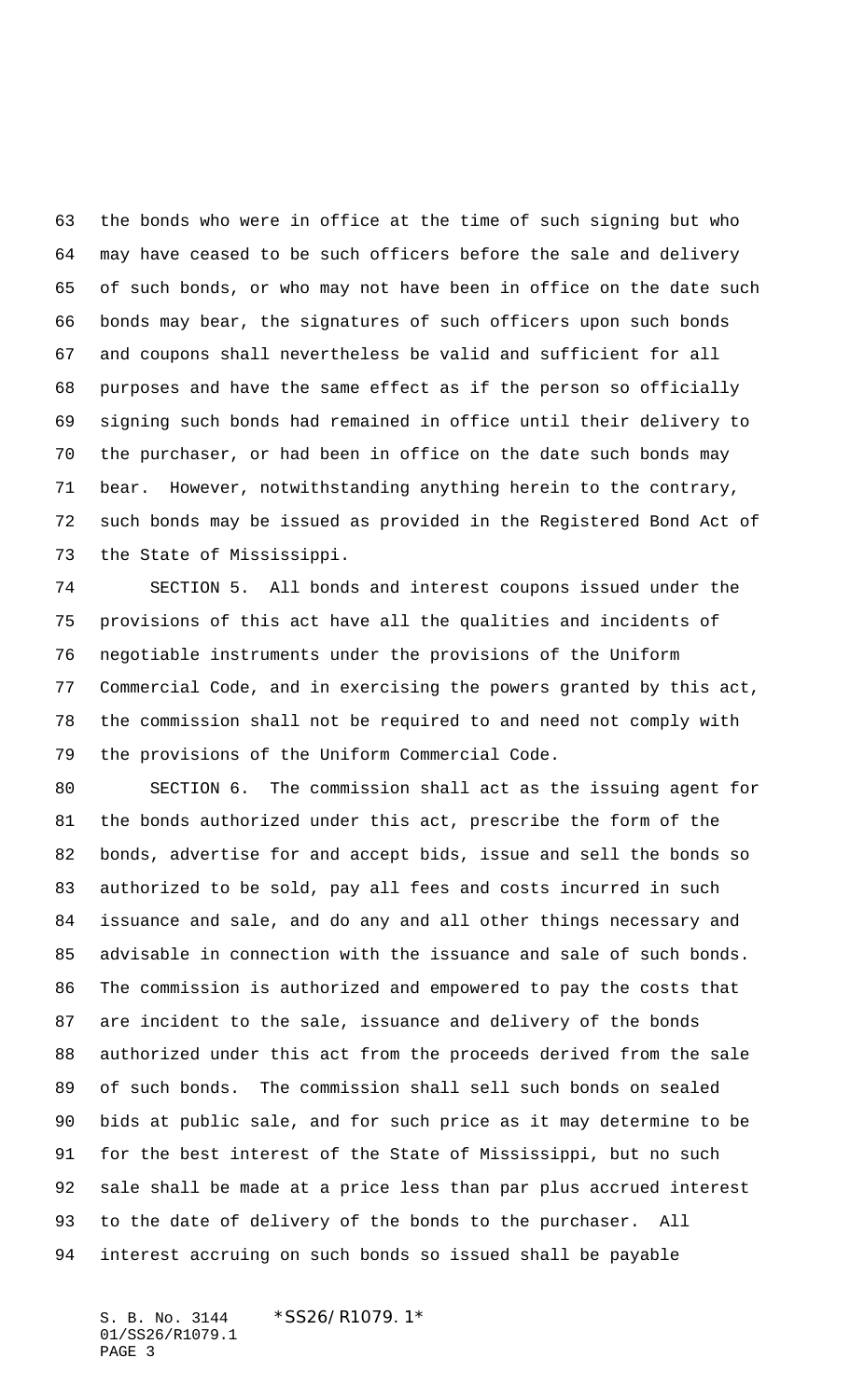95 semiannually or annually; however, the first interest payment may be for any period of not more than one (1) year.

 Notice of the sale of any such bonds shall be published at least one (1) time, not less than ten (10) days before the date of sale, and shall be so published in one or more newspapers published or having a general circulation in the City of Jackson, Mississippi, and in one or more other newspapers or financial journals with a national circulation, to be selected by the commission.

 The commission, when issuing any bonds under the authority of this act, may provide that bonds, at the option of the State of Mississippi, may be called in for payment and redemption at the call price named therein and accrued interest on such date or dates named therein.

 SECTION 7. The bonds issued under the provisions of this act are general obligations of the State of Mississippi, and for the payment thereof the full faith and credit of the State of Mississippi is irrevocably pledged. If the funds appropriated by the Legislature are insufficient to pay the principal of and the interest on such bonds as they become due, then the deficiency shall be paid by the State Treasurer from any funds in the State Treasury not otherwise appropriated. All such bonds shall contain recitals on their faces substantially covering the provisions of this section.

 SECTION 8. Upon the issuance and sale of bonds under the provisions of this act, the commission shall transfer the proceeds of any such sale or sales to the Water Pollution Control Revolving Fund created in Section 49-17-85. The proceeds of such bonds shall be disbursed solely upon the order of the Commission on Environmental Quality under such restrictions, if any, as may be contained in the resolution providing for the issuance of the bonds.

S. B. No. 3144 \*SS26/R1079.1\* 01/SS26/R1079.1 PAGE 4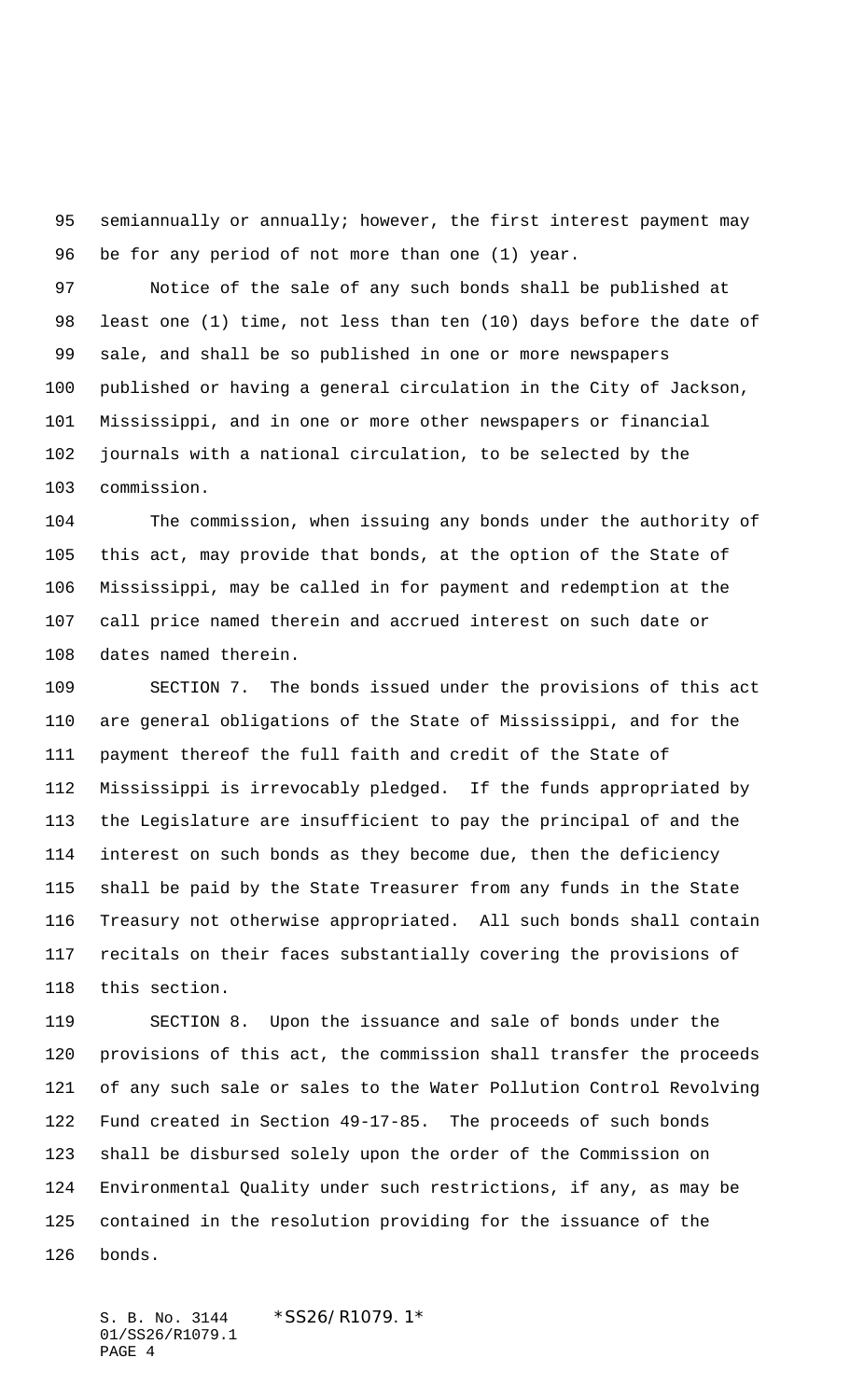SECTION 9. The bonds authorized under this act may be issued without any other proceedings or the happening of any other conditions or things other than those proceedings, conditions and things which are specified or required by this act. Any resolution providing for the issuance of bonds under the provisions of this act shall become effective immediately upon its adoption by the commission, and any such resolution may be adopted at any regular or special meeting of the commission by a majority of its members.

 SECTION 10. The bonds authorized under the authority of this act may be validated in the Chancery Court of the First Judicial District of Hinds County, Mississippi, in the manner and with the force and effect provided by Chapter 13, Title 31, Mississippi Code of 1972, for the validation of county, municipal, school district and other bonds. The notice to taxpayers required by such statutes shall be published in a newspaper published or having a general circulation in the City of Jackson, Mississippi.

 SECTION 11. Any holder of bonds issued under the provisions of this act or of any of the interest coupons pertaining thereto may, either at law or in equity, by suit, action, mandamus or other proceeding, protect and enforce any and all rights granted under this act, or under such resolution, and may enforce and compel performance of all duties required by this act to be performed, in order to provide for the payment of bonds and interest thereon.

 SECTION 12. All bonds issued under the provisions of this act shall be legal investments for trustees and other fiduciaries, and for savings banks, trust companies and insurance companies organized under the laws of the State of Mississippi, and such bonds shall be legal securities which may be deposited with and shall be received by all public officers and bodies of this state and all municipalities and political subdivisions for the purpose of securing the deposit of public funds.

S. B. No. 3144 \*SS26/R1079.1\* 01/SS26/R1079.1 PAGE 5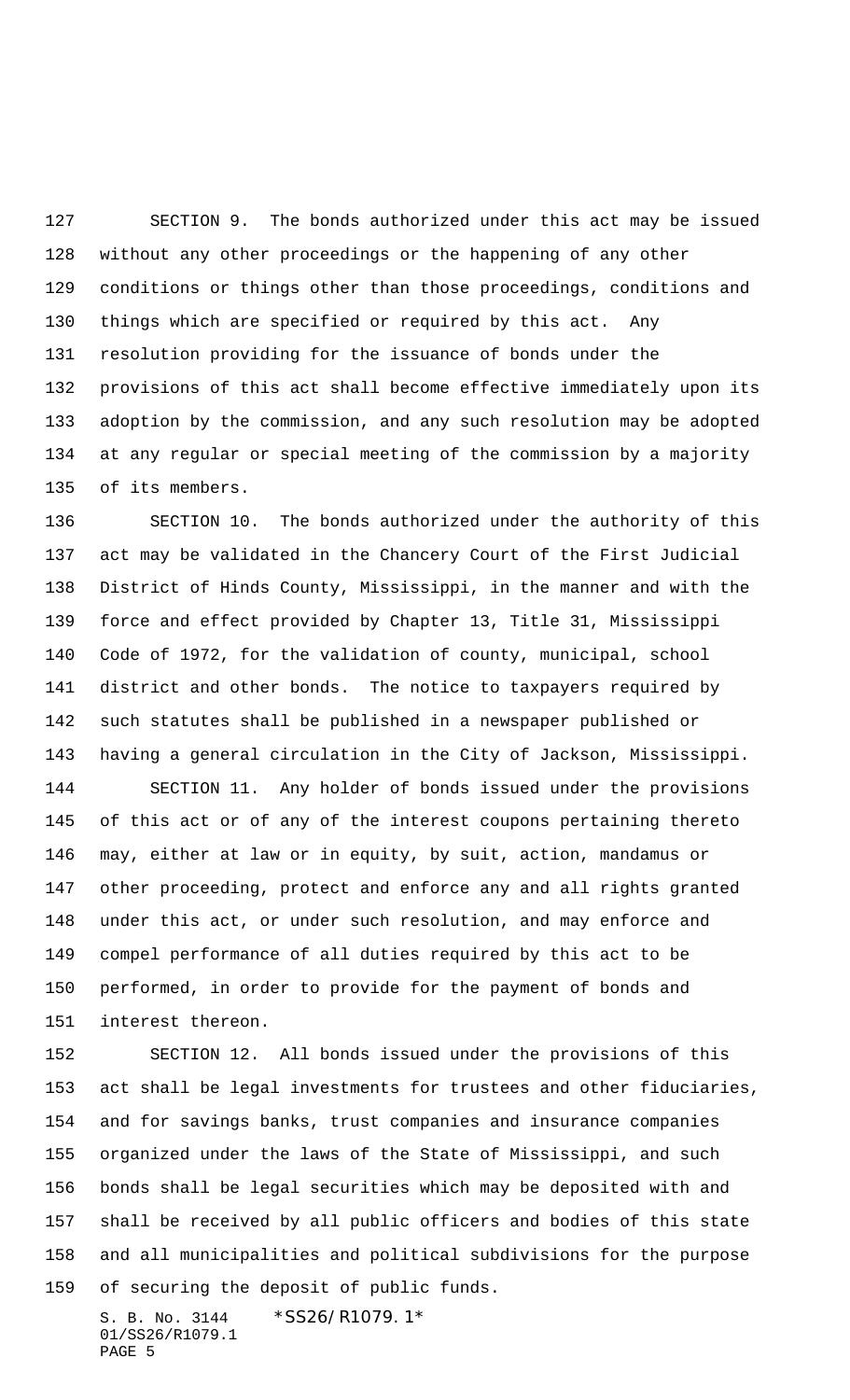SECTION 13. Bonds issued under the provisions of this act and income therefrom shall be exempt from all taxation in the State of Mississippi.

 SECTION 14. The proceeds of the bonds issued under this act shall be used solely for the purposes therein provided, including the costs incident to the issuance and sale of such bonds.

 SECTION 15. The State Treasurer is authorized, without further process of law, to certify to the Department of Finance and Administration the necessity for warrants, and the Department of Finance and Administration is authorized and directed to issue such warrants, in such amounts as may be necessary to pay when due the principal of, premium, if any, and interest on, or the 172 accreted value of, all bonds issued under this act; and the State Treasurer shall forward the necessary amount to the designated place or places of payment of such bonds in ample time to discharge such bonds, or the interest thereon, on the due dates thereof.

 SECTION 16. This act shall be deemed to be full and complete authority for the exercise of the powers therein granted, but this act shall not be deemed to repeal or to be in derogation of any existing law of this state.

 SECTION 17. Sections 6 through 20, Chapter 521, Laws of 1995, are amended as follows:

S. B. No. 3144 \*SS26/R1079.1\* 01/SS26/R1079.1 PAGE 6 Section 6. The board created in Section 41-3-16, at one time or, from time to time, may declare by resolution the necessity for issuance of general obligation bonds of the State of Mississippi to provide funds for all costs incurred or to be incurred by the board in constructing new water systems or repairing existing water systems described in Section 41-3-16. Upon the adoption of a resolution by the board, declaring the necessity for the issuance of any part or all of the general obligation bonds authorized by this section, the board shall deliver a certified copy of its resolution or resolutions to the State Bond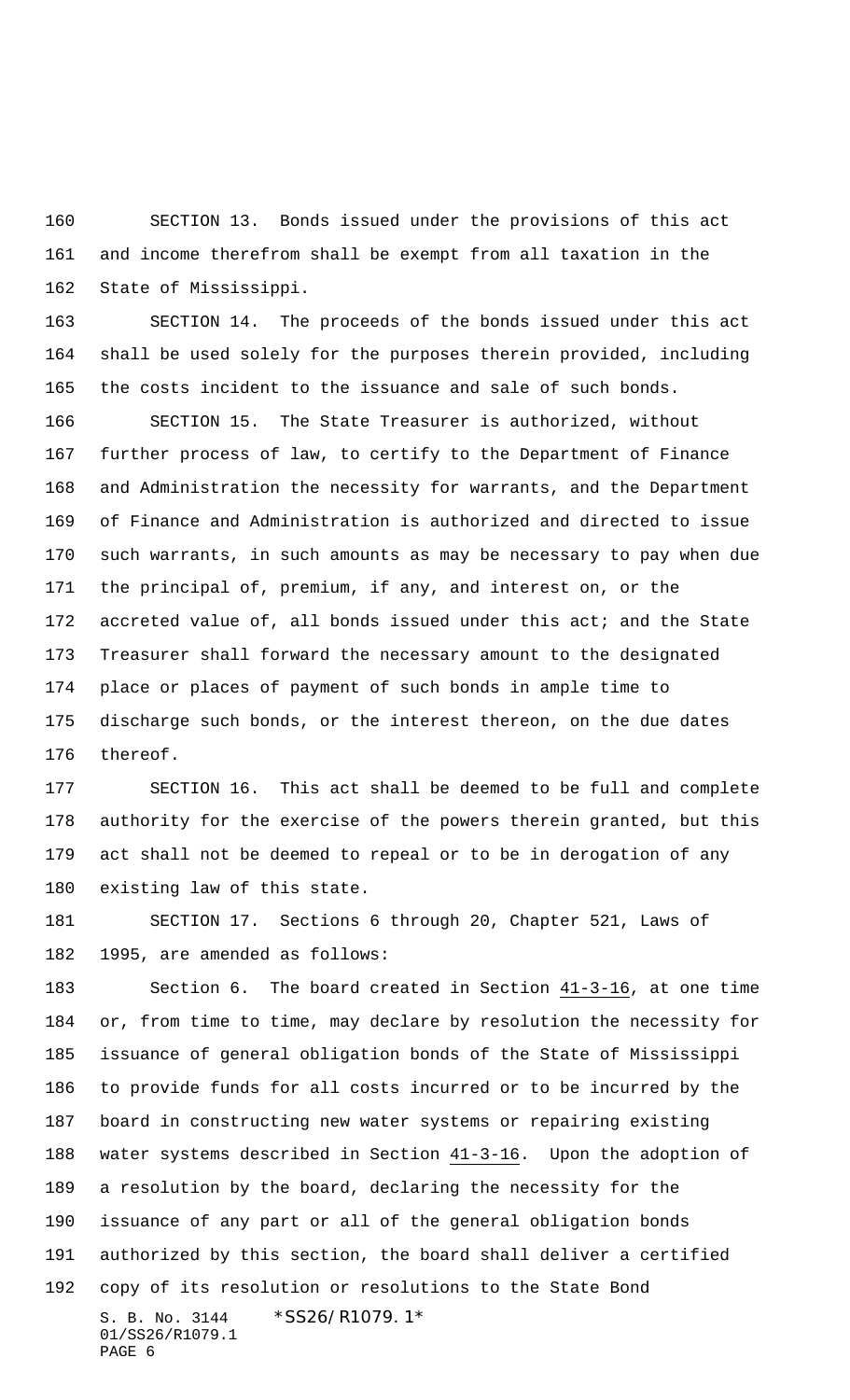Commission. Upon receipt of such resolution, the State Bond Commission, in its discretion, may act as the issuing agent, prescribe the form of the bonds, advertise for and accept bids, issue and sell the tax exempt or taxable bonds so authorized to be sold, and do any and all other things necessary and advisable in connection with the issuance and sale of such bonds. The amount of bonds issued under Sections 6 through 20 of this act shall not exceed Seventeen Million Six Hundred Thousand Dollars

 (\$17,600,000.00), the proceeds of which shall be deposited in the revolving fund and Five Million Dollars (\$5,000,000.00), the proceeds of which shall be deposited in the emergency fund.

 Section 7. The principal of and interest on the bonds authorized under Section 6 of this act shall be payable in the manner provided in this section. Such bonds shall bear such date or dates, be in such denomination or denominations, bear interest at such rate or rates (not to exceed the limits set forth in Section 75-17-101), be payable at such place or places within or without the State of Mississippi, shall mature absolutely at such time or times not to exceed twenty-five (25) years from date of issue, be redeemable before maturity at such time or times and upon such terms, with or without premium, shall bear such registration privileges, and shall be substantially in such form, all as shall be determined by resolution of the State Bond Commission.

S. B. No. 3144 \*SS26/R1079.1\* 01/SS26/R1079.1 PAGE 7 Section 8. The bonds authorized by Section 6 of this act shall be signed by the Chairman of the State Bond Commission, or by his facsimile signature, and the official seal of the State Bond Commission shall be affixed thereto, attested by the Secretary of the State Bond Commission. The interest coupons, if any, to be attached to such bonds may be executed by the facsimile signatures of such officers. Whenever any such bonds shall have been signed by the officials designated to sign the bonds who were in office at the time of such signing but who may have ceased to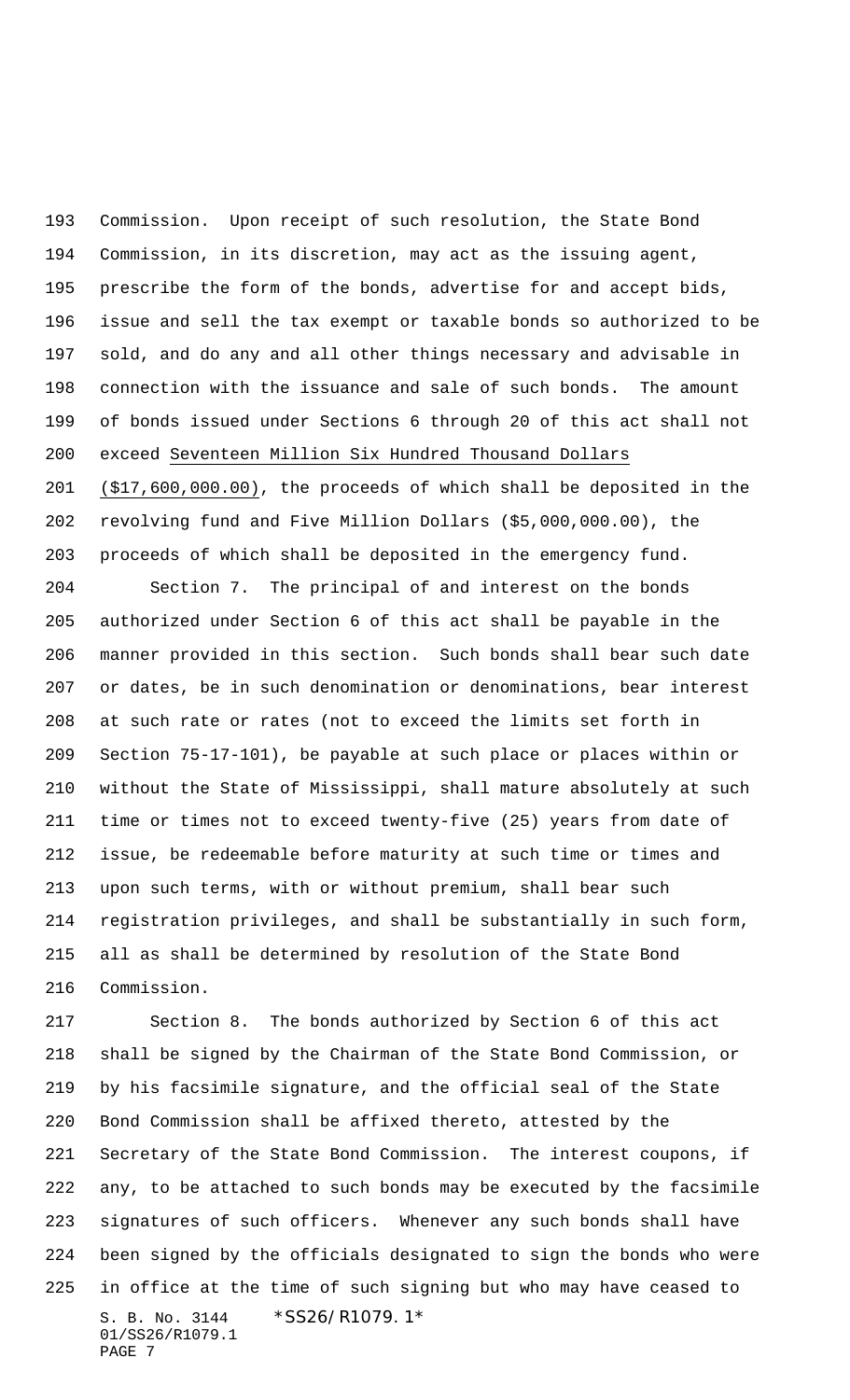be such officers before the sale and delivery of such bonds, or who may not have been in office on the date such bonds may bear, the signatures of such officers upon such bonds and coupons shall nevertheless be valid and sufficient for all purposes and have the same effect as if the person so officially signing such bonds had remained in office until their delivery to the purchaser, or had been in office on the date such bonds may bear. However, notwithstanding anything herein to the contrary, such bonds may be issued as provided in the Registered Bond Act of the State of Mississippi.

 Section 9. All bonds and interest coupons issued under the provisions of Sections 6 through 20 of this act have all the qualities and incidents of negotiable instruments under the provisions of the Mississippi Uniform Commercial Code, and in exercising the powers granted by Sections 6 through 20 of this act, the State Bond Commission shall not be required to and need not comply with the provisions of the Mississippi Uniform Commercial Code.

S. B. No. 3144 \* SS26/R1079.1\* 01/SS26/R1079.1 PAGE 8 Section 10. The State Bond Commission shall act as the issuing agent for the bonds authorized under Sections 6 through 20 of this act, prescribe the form of the bonds, advertise for and accept bids, issue and sell the bonds so authorized to be sold, pay all fees and costs incurred in such issuance and sale, and do all other things necessary and advisable in connection with the issuance and sale of the bonds. The State Bond Commission may pay the costs that are incident to the sale, issuance and delivery of the bonds authorized under Sections 6 through 20 of this act from the proceeds derived from the sale of the bonds. The State Bond Commission shall sell such bonds on sealed bids at public sale, and for such price as it may determine to be for the best interest of the State of Mississippi, but no such sale may be made at a price less than par plus accrued interest to the date of delivery of the bonds to the purchaser. All interest accruing on such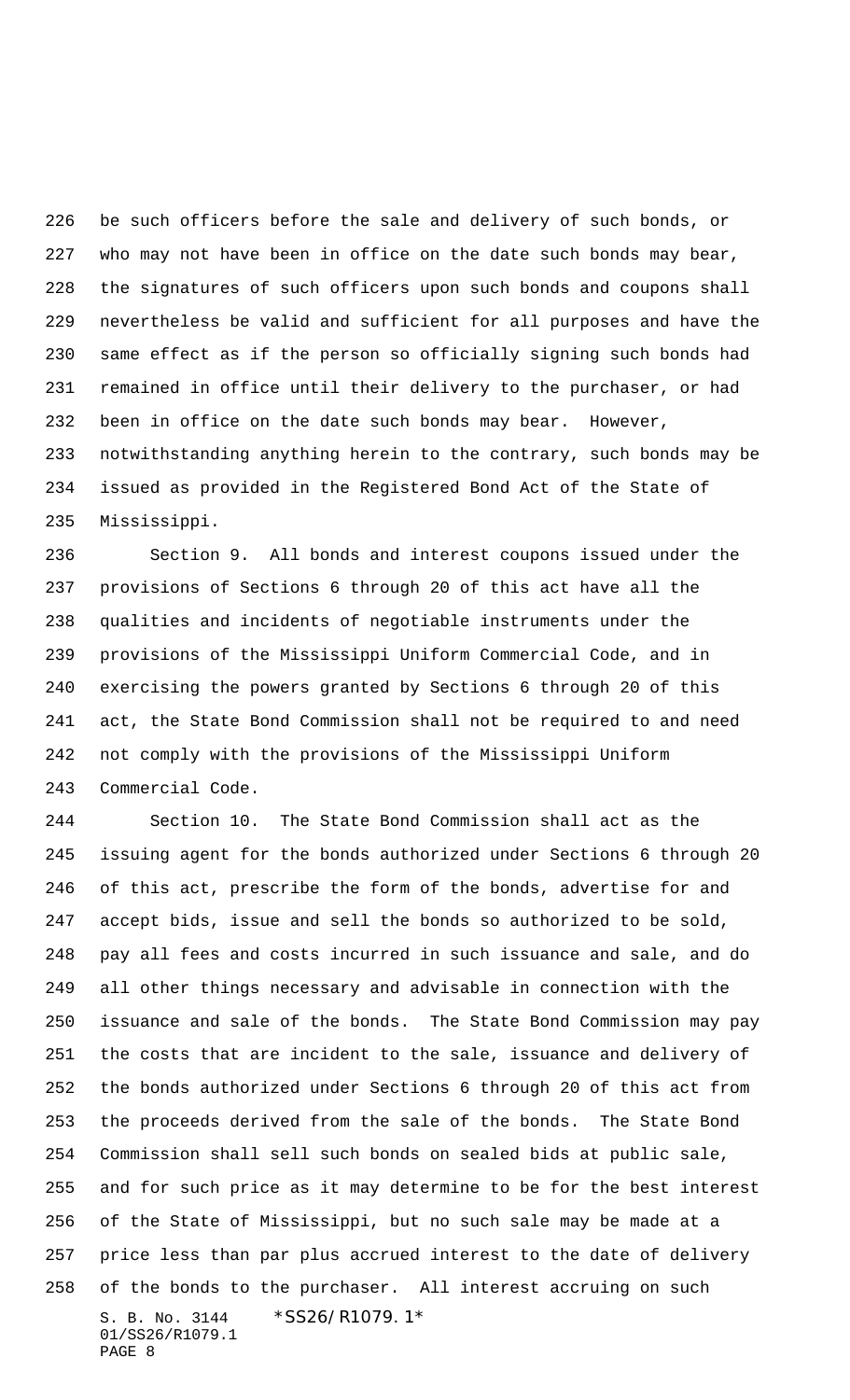bonds so issued shall be payable semiannually or annually;

 however, the first interest payment may be for any period of not more than one (1) year.

 Notice of the sale of any such bond shall be published at least one (1) time, not less than ten (10) days before the date of sale, and shall be so published in one or more newspapers published or having a general circulation in the City of Jackson, Mississippi, and in one or more other newspapers or financial journals with a national circulation, to be selected by the State Bond Commission.

 The State Bond Commission, when issuing any bonds under the authority of Sections 6 through 20 of this act, may provide that bonds, at the option of the State of Mississippi, may be called in for payment and redemption at the call price named therein and accrued interest on such date or dates named therein.

 Section 11. The bonds issued under the provisions of Sections 6 through 20 of this act are general obligations of the State of Mississippi, and for the payment thereof the full faith and credit of the State of Mississippi is irrevocably pledged. If the funds appropriated by the Legislature are insufficient to pay the principal of and interest on such bonds as they become due, then the deficiency shall be paid by the State Treasurer from any funds in the State Treasury not otherwise appropriated. All such bonds shall contain recitals on their faces substantially covering the provisions of this section.

S. B. No. 3144 \*SS26/R1079.1\* 01/SS26/R1079.1 PAGE 9 Section 12. The State Treasurer is authorized, without further process of law, to certify to the Department of Finance and Administration the necessity for warrants, and the Department of Finance and Administration is authorized and directed to issue such warrants, in such amounts as may be necessary to pay when due the principal of, premium, if any, and interest on, or the accreted value of, all bonds issued under this act; and the State Treasurer shall forward the necessary amount to the designated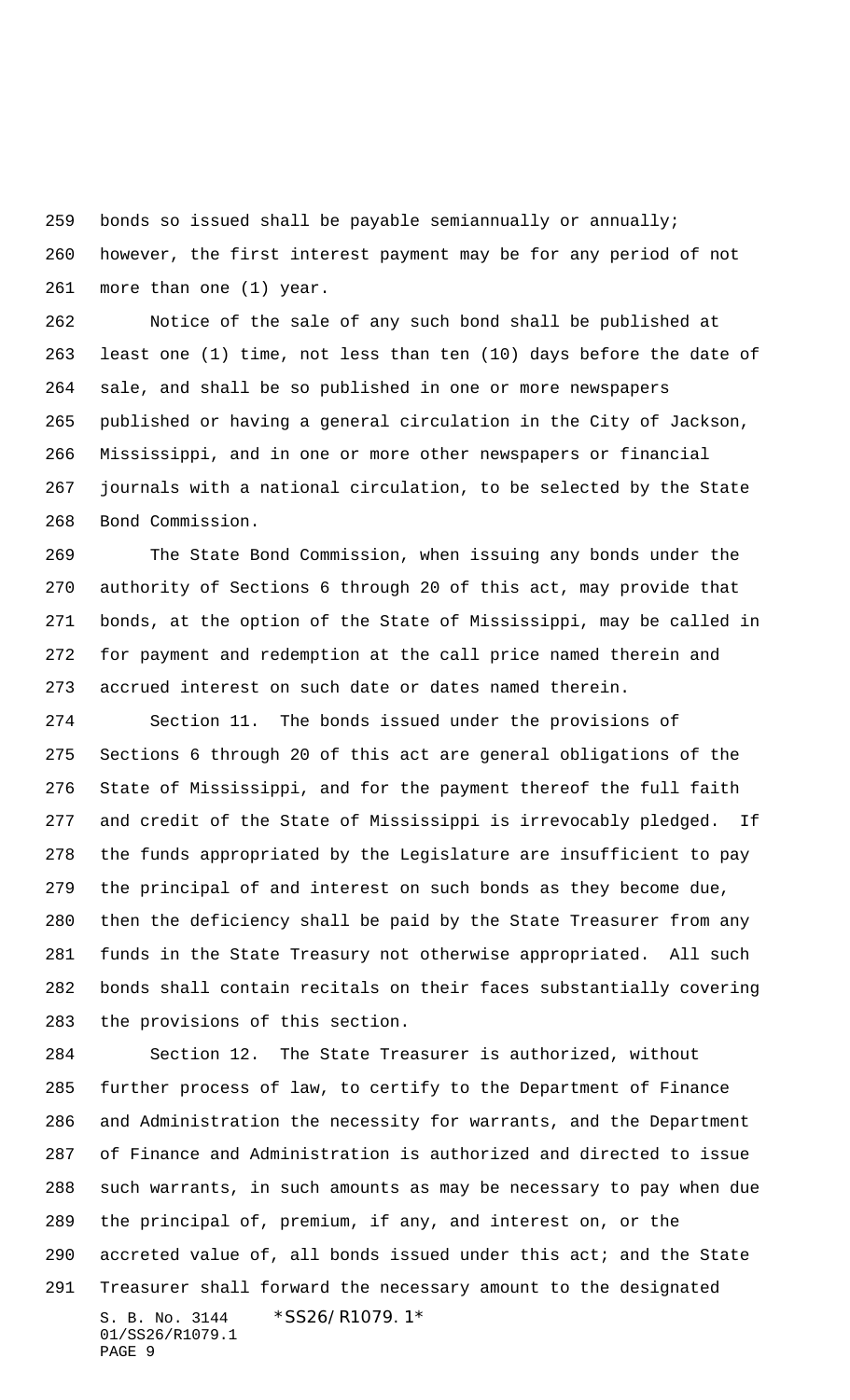place or places of payment of such bonds in ample time to discharge such bonds, or the interest on the bonds, on their due dates.

 Section 13. Upon the issuance and sale of bonds under the provisions of Sections 6 through 20 of this act, the State Bond Commission shall transfer the proceeds of any sale or sales of bonds to the revolving fund and the emergency fund in the amounts specified in Section 6 of this act. The proceeds of such bonds shall be disbursed solely upon the order of the board created in Section 1 of this act under such restrictions, if any, as may be contained in the resolution providing for the issuance of the bonds.

 Section 14. The bonds authorized under Sections 6 through 20 of this act may be issued without any other proceedings or the happening of any other conditions or things other than those proceedings, conditions and things which are specified or required by Sections 6 through 20 of this act. Any resolution providing for the issuance of bonds under the provisions of Sections 6 through 20 of this act shall become effective immediately upon its adoption by the State Bond Commission, and any such resolution may be adopted at any regular or special meeting of the State Bond Commission by a majority of its members.

 Section 15. The bonds authorized under the authority of Sections 6 through 20 of this act may be validated in the Chancery Court of the First Judicial District of Hinds County, Mississippi, in the manner and with the force and effect provided by Chapter 13, Title 31, Mississippi Code of 1972, for the validation of county, municipal, school district and other bonds. The notice to taxpayers required by such statutes shall be published in a newspaper published or having a general circulation in the City of Jackson, Mississippi.

S. B. No. 3144 \*SS26/R1079.1\* 01/SS26/R1079.1 PAGE 10 Section 16. Any holder of bonds issued under the provisions of Sections 6 through 20 of this act or of any of the interest